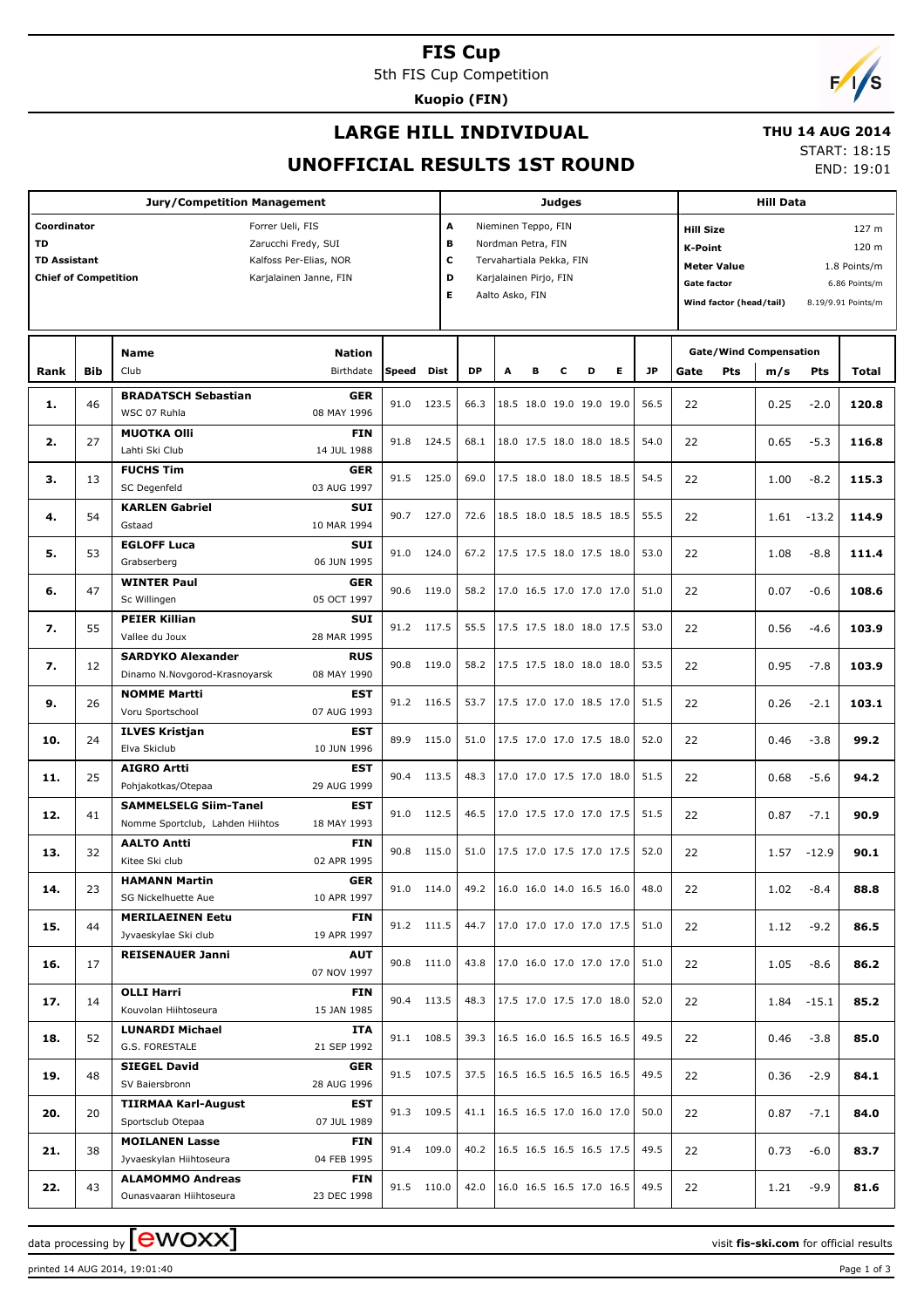## **FIS Cup**

5th FIS Cup Competition

**Kuopio (FIN)**

# **LARGE HILL INDIVIDUAL**

#### **THU 14 AUG 2014**

## **UNOFFICIAL RESULTS 1ST ROUND**

START: 18:15 END: 19:01

|      |                | <b>Name</b><br>Nation                                |      |            |           |                                      |                                      |   |   |                          |      |      |            | <b>Gate/Wind Compensation</b> |               |       |
|------|----------------|------------------------------------------------------|------|------------|-----------|--------------------------------------|--------------------------------------|---|---|--------------------------|------|------|------------|-------------------------------|---------------|-------|
| Rank | <b>Bib</b>     | Club<br>Birthdate                                    |      | Speed Dist | <b>DP</b> | Α                                    | в                                    | С | D | E.                       | JP.  | Gate | <b>Pts</b> | m/s                           | <b>Pts</b>    | Total |
|      |                |                                                      |      |            |           |                                      |                                      |   |   |                          |      |      |            |                               |               |       |
| 23.  | 36             | <b>TROFIMOV Roman- Sergeevich</b><br><b>RUS</b>      |      | 91.0 107.5 | 37.5      |                                      | 16.5 16.5 17.0 16.5 16.5             |   |   |                          | 49.5 | 22   |            | 0.89                          | $-7.3$        | 79.7  |
|      |                | Leninogorsk<br>19 NOV 1989                           |      |            |           |                                      |                                      |   |   |                          |      |      |            |                               |               |       |
|      | 18             | <b>ANTONISSEN Lars</b><br><b>NED</b>                 | 91.0 | 108.0      | 38.4      |                                      | 17.0 16.5 16.5 17.0 17.0             |   |   |                          | 50.5 |      |            |                               |               |       |
| 24.  |                | <b>National Team</b><br>31 JUL 1995                  |      |            |           |                                      |                                      |   |   |                          |      | 22   |            | 1.23                          | $-10.1$       | 78.8  |
|      |                | <b>NORDIN Carl</b><br><b>SWE</b>                     |      |            |           |                                      |                                      |   |   |                          |      |      |            |                               |               |       |
| 25.  | 30             | IF Friska Viljor<br>23 DEC 1989                      |      | 91.0 100.5 | 24.9      |                                      | 16.0 16.5 16.5 16.5 16.5             |   |   |                          | 49.5 | 22   |            | $-0.36$                       | 3.6           | 78.0  |
|      |                |                                                      |      |            |           |                                      |                                      |   |   |                          |      |      |            |                               |               |       |
| 26.  | 33             | <b>LANIN Ivan</b><br><b>RUS</b>                      |      | 91.1 108.5 | 39.3      |                                      | 16.5 16.0 16.5 16.5 16.5             |   |   |                          | 49.5 | 22   |            | 1.35                          | $-11.1$       | 77.7  |
|      |                | 15 JAN 1992                                          |      |            |           |                                      |                                      |   |   |                          |      |      |            |                               |               |       |
| 27.  | $\overline{4}$ | <b>KORHONEN Ville</b><br><b>FIN</b>                  | 89.8 | 106.5      | 35.7      |                                      | 16.5 16.0 17.0 16.5 16.5             |   |   |                          | 49.5 | 22   |            | 1.08                          | $-8.8$        | 76.4  |
|      |                | Puijon Hiihtoseura<br>30 OCT 1996                    |      |            |           |                                      |                                      |   |   |                          |      |      |            |                               |               |       |
|      |                | <b>VESELOV Denis</b><br><b>RUS</b>                   |      |            |           |                                      |                                      |   |   | 16.0 16.0 16.0 16.5 16.0 |      |      |            |                               |               |       |
| 28.  | 31             | 03 FEB 1991                                          | 90.8 | 108.5      | 39.3      |                                      |                                      |   |   |                          | 48.0 | 22   |            | 1.41                          | $-11.5$       | 75.8  |
|      |                | <b>WIT DE Ruben</b><br><b>NED</b>                    |      |            |           |                                      |                                      |   |   |                          |      |      |            |                               |               |       |
| 29.  | 11             | National team<br>02 FEB 1995                         | 91.0 | 104.0      | 31.2      |                                      | 16.0 16.0 16.5 16.0 16.5             |   |   |                          | 48.5 | 22   |            | 0.65                          | $-5.3$        | 74.4  |
|      |                |                                                      |      |            |           |                                      |                                      |   |   |                          |      |      |            |                               |               |       |
| 30.  | 49             | <b>KYTOESAHO Niko</b><br><b>FIN</b>                  | 90.4 | 102.5      | 28.5      |                                      |                                      |   |   | 16.5 16.0 16.0 16.0 16.5 | 48.5 | 22   | 0.38       | $-3.1$                        | 73.9          |       |
|      |                | Lahden Hiihtoseura<br>18 DEC 1999                    |      |            |           |                                      |                                      |   |   |                          |      |      |            |                               |               |       |
| 31.  | 21             | <b>KARTA Samet</b><br><b>TUR</b>                     | 90.9 | 104.0      | 31.2      |                                      | 16.0 16.5 16.5 16.0 17.0             |   |   |                          | 49.0 | 22   | 0.87       | $-7.1$                        | 73.1          |       |
|      |                | 09 SEP 1993                                          |      |            |           |                                      |                                      |   |   |                          |      |      |            |                               |               |       |
|      |                | <b>PITEA Sorin Iulian</b><br><b>ROU</b>              |      |            |           |                                      |                                      |   |   |                          |      |      |            |                               |               |       |
| 32.  | 51             | CSS Dinamo Rasnov<br>09 JUL 1997                     | 89.6 | 101.5      | 26.7      |                                      | 16.0 16.5 16.0 16.0 16.5             |   |   |                          | 48.5 | 22   |            | 0.41                          | $-3.4$        | 71.8  |
|      |                | <b>TOROK Eduard</b><br><b>ROU</b>                    |      |            |           |                                      |                                      |   |   |                          |      |      |            |                               |               |       |
| 33.  | 50             | CSS Dinamo Rasnov<br>02 MAY 1997                     |      | 90.2 100.5 | 24.9      |                                      | 15.5 15.5 16.0 15.5 16.5             |   |   |                          | 47.0 | 22   |            | 0.67                          | $-5.5$        | 66.4  |
|      |                |                                                      |      |            |           |                                      |                                      |   |   |                          |      |      |            |                               |               |       |
| 34.  | 5              | LOUKASMAEKI Wili<br><b>FIN</b>                       | 90.3 | 106.0      | 34.8      |                                      | 16.5 16.5 16.5 17.0 17.0             |   |   |                          | 50.0 | 22   |            | 2.39                          | $-19.6$       | 65.2  |
|      |                | Kainuun Hiihtoseura<br>27 MAY 1997                   |      |            |           |                                      |                                      |   |   |                          |      |      |            |                               |               |       |
| 35.  | 3              | <b>PAEAEKKOENEN Teemu</b><br><b>FIN</b>              | 90.5 | 106.0      | 34.8      |                                      | 16.5 16.0 16.0 15.5 16.0             |   |   |                          | 48.0 | 22   |            | 2.22                          | $-18.2$       | 64.6  |
|      |                | Lahden Hiihtoseura<br>18 SEP 1982                    |      |            |           |                                      |                                      |   |   |                          |      |      |            |                               |               |       |
|      |                | OJALA Juho<br><b>FIN</b>                             |      |            |           |                                      |                                      |   |   |                          |      |      |            |                               |               |       |
| 36.  | 40             | Kuusamon erae-veikot<br>17 MAR 1995                  | 91.2 | 98.0       | 20.4      |                                      | 15.5 14.5 16.0 15.5 16.0             |   |   |                          | 47.0 | 22   |            | 0.55                          | $-4.5$        | 62.9  |
|      |                | <b>SHISHKIN Vadim</b><br><b>RUS</b>                  |      |            |           |                                      |                                      |   |   |                          |      |      |            |                               |               |       |
| 37.  | 35             |                                                      | 89.9 | 97.0       | 18.6      |                                      | 15.0 15.5 15.5 15.5 15.5             |   |   |                          | 46.5 | 22   |            | 0.28                          | $-2.3$        | 62.8  |
|      |                | Nishnij Tagil<br>02 NOV 1995                         |      |            |           |                                      |                                      |   |   |                          |      |      |            |                               |               |       |
| 38.  | $\overline{7}$ | <b>KORHONEN Janne</b><br><b>FIN</b>                  | 91.1 | 100.5      | 24.9      |                                      | 15.5 16.0 16.0 16.0 16.5             |   |   |                          | 48.0 | 22   |            | 1.24                          | $-10.2$       | 62.7  |
|      |                | Lieksan Hiihtoseura<br>30 OCT 1996                   |      |            |           |                                      |                                      |   |   |                          |      |      |            |                               |               |       |
|      |                | <b>HEIKKINEN Juuso</b><br><b>FIN</b>                 | 90.7 |            |           |                                      |                                      |   |   |                          |      |      |            |                               |               |       |
| 39.  | 6              | 19 APR 1994<br>Ounasvaaran Hiihtoseura               |      | 100.0      | 24.0      |                                      | 16.0 16.0 16.5 16.0 16.5             |   |   |                          | 48.5 | 22   |            | 1.23                          | $-10.1$       | 62.4  |
|      |                | <b>DE CRIGNIS Alessio</b><br>ITA                     |      |            |           |                                      |                                      |   |   |                          |      |      |            |                               |               |       |
| 40.  | 29             | S.S. Ravascletto<br>18 MAY 1990                      | 90.2 | 93.5       |           | 12.3   15.5 15.5 16.0 16.0 16.0      |                                      |   |   |                          | 47.5 | 22   |            | $-0.09$                       | 0.9           | 60.7  |
|      |                | <b>BUZESCU PURICE Constantin Rober</b><br><b>ROU</b> |      |            |           |                                      |                                      |   |   |                          |      |      |            |                               |               |       |
| 41.  | 19             |                                                      |      | 91.2 97.0  | 18.6      |                                      | $15.5$ 16.0 16.0 16.0 16.5           |   |   |                          | 48.0 | 22   |            | 0.88                          | $-7.2$        | 59.4  |
|      |                | 19 JUN 1997<br>Css brasovia                          |      |            |           |                                      |                                      |   |   |                          |      |      |            |                               |               |       |
| 42.  | 39             | <b>TAEHKAEVUORI Riku</b><br><b>FIN</b>               | 90.5 | 90.5       | 6.9       |                                      | 14.5 15.0 15.5 15.5 16.0             |   |   |                          | 46.0 | 22   |            | $-0.39$                       | 3.9           | 56.8  |
|      |                | Lahti Ski Club<br>04 JAN 1991                        |      |            |           |                                      |                                      |   |   |                          |      |      |            |                               |               |       |
|      |                | <b>VAENSKAE Elias</b><br>FIN                         | 90.2 | 94.0       |           |                                      |                                      |   |   |                          | 49.0 |      |            |                               |               |       |
| 43.  | $\mathbf{1}$   | Lieksa Ski club<br>20 JUL 1996                       |      |            |           | 13.2   16.5 16.0 16.0 16.5 16.5      |                                      |   |   |                          |      | 22   |            | 0.70                          | $-5.7$        | 56.5  |
|      |                | <b>RUS</b><br><b>KALINITSCHENKO Anton</b>            |      |            |           |                                      |                                      |   |   |                          |      |      |            |                               |               |       |
| 44.  | 22             | 22 JUL 1982                                          | 90.7 | 98.5       |           | 21.3   14.5 14.0 14.0 13.5 15.0      |                                      |   |   |                          | 42.5 | 22   |            | 0.96                          | $-7.9$        | 55.9  |
|      |                |                                                      |      |            |           |                                      |                                      |   |   |                          |      |      |            |                               |               |       |
| 45.  | 28             | PERSIYANCEV Vladislav<br><b>RUS</b>                  | 90.5 | 96.0       | 16.8      |                                      | 16.0 16.0 16.5 16.0 16.0             |   |   |                          | 48.0 | 22   |            | 1.21                          | $-9.9$        | 54.9  |
|      |                | 25 OCT 1992                                          |      |            |           |                                      |                                      |   |   |                          |      |      |            |                               |               |       |
| 46.  | 10             | <b>NOUSIAINEN Eetu</b><br><b>FIN</b>                 | 90.5 | 92.5       | 10.5      |                                      | $ 15.0 \t16.0 \t16.0 \t15.0 \t16.0 $ |   |   |                          | 47.0 | 22   |            | 0.44                          | $-3.6$        | 53.9  |
|      |                | Puijo Ski club<br>29 APR 1997                        |      |            |           |                                      |                                      |   |   |                          |      |      |            |                               |               |       |
|      |                | <b>PYZHOV Sergey</b><br><b>RUS</b>                   |      |            |           |                                      |                                      |   |   |                          |      |      |            |                               |               |       |
| 47.  | 34             | St.Petersburg<br>26 SEP 1996                         | 91.1 | 95.0       | 15.0      |                                      | $ 15.0 \t16.0 \t16.0 \t16.0 \t16.0 $ |   |   |                          | 48.0 | 22   |            |                               | $1.27 - 10.4$ | 52.6  |
|      |                | <b>TAEHKAEVUORI Frans</b><br>FIN                     |      |            |           |                                      |                                      |   |   |                          |      |      |            |                               |               |       |
| 48.  | $\overline{2}$ | 01 JAN 1992<br>Lahden Hiihtoseura                    | 89.6 | 96.5       | 17.7      | $ 16.0 \t16.0 \t16.0 \t16.0 \t16.0 $ |                                      |   |   |                          | 48.0 | 22   |            |                               | $1.66 - 13.6$ | 52.1  |
|      |                |                                                      |      |            |           |                                      |                                      |   |   |                          |      |      |            |                               |               |       |

printed 14 AUG 2014, 19:01:40 Page 2 of 3

data processing by **CWOXX**  $\blacksquare$